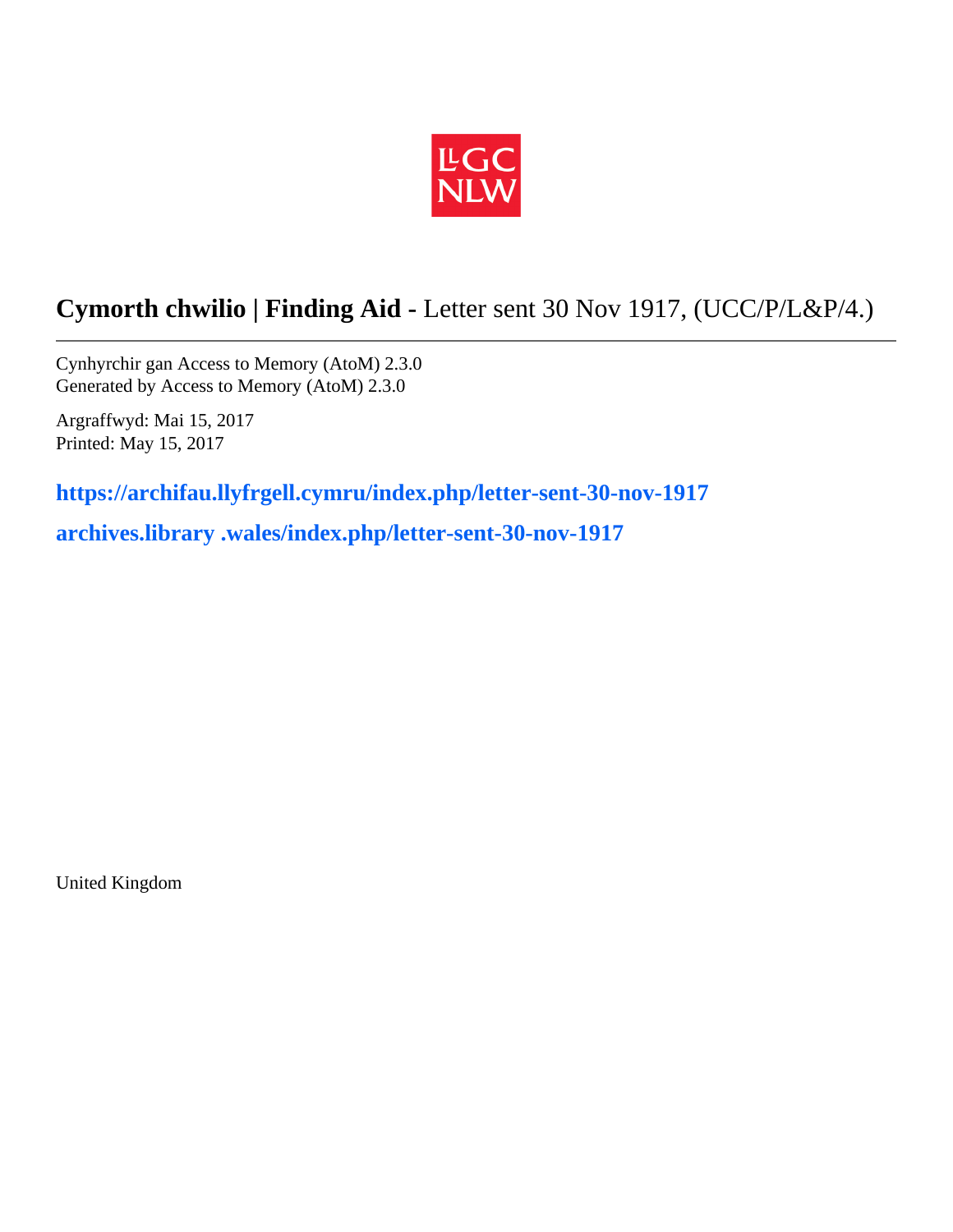# Tabl cynnwys | Table of contents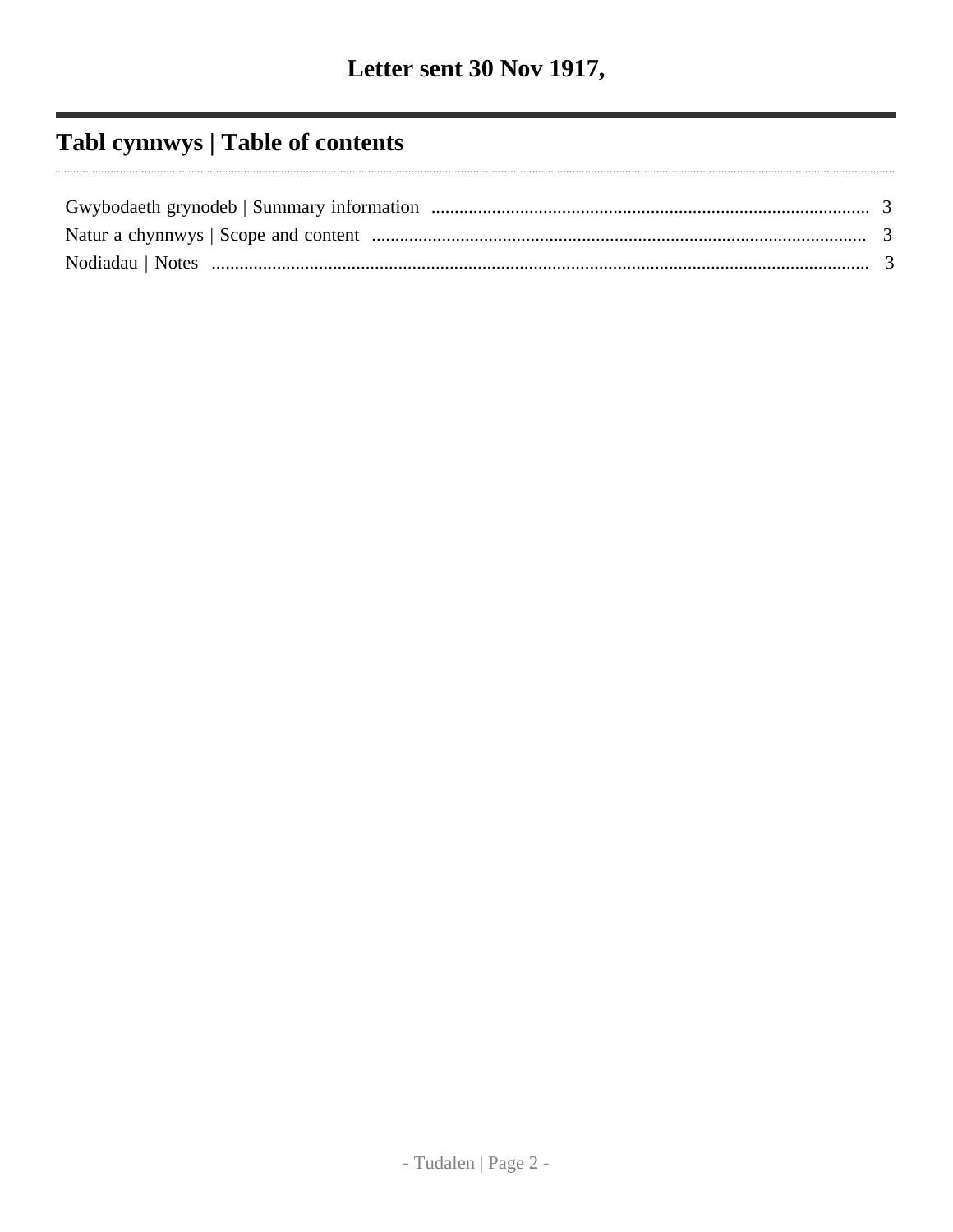## <span id="page-2-0"></span>**Gwybodaeth grynodeb | Summary information**

| Letter sent 30 Nov 1917,                          |
|---------------------------------------------------|
| UCC/P/L&P/4.                                      |
| vtls006591545                                     |
| cymruww1                                          |
| 1917, Nov. 30 / (dyddiad creu   date of creation) |
| English                                           |
|                                                   |
| Preferred citation: UCC/P/L&P/4.                  |
|                                                   |

### **Hanes Gwarchodol | Custodial history**

Cardiff University Institutional Archives.

### <span id="page-2-1"></span>**Natur a chynnwys | Scope and content**

Letter from Sir L. A. Selby-Bigge of the Board of Education to Principal E. H. Griffiths, regarding the recruitment of women students to assist with the summer flax harvest. Encloses appeal leaflet from the Women's National Land Service Corps.

### <span id="page-2-2"></span>**Nodiadau | Notes**

#### **Nodiadau teitl | Title notes**

#### **Lleoliad y gwreiddiol | Location of originals**

Cardiff University.